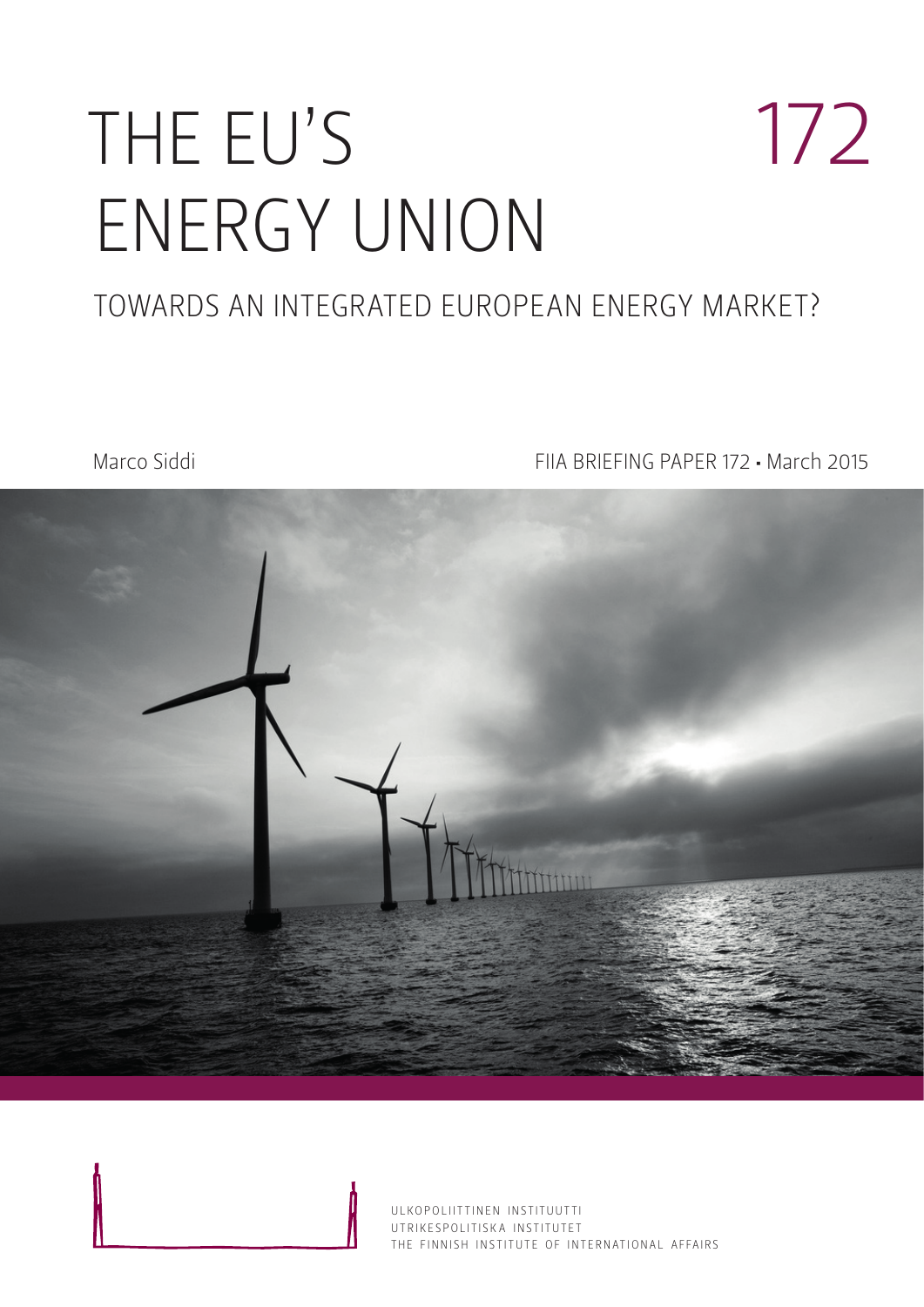## THE EU'S ENERGY UNION

#### TOWARDS AN INTEGRATED EUROPEAN ENERGY MARKET?



Marco Siddi Senior Research Fellow The Finnish Institute of International Affairs FIIA Briefing Paper 172 March 2015

- The European Union is heavily dependent on energy imports from abroad, which cover more than half of the EU's demand. Dependence is particularly strong in the field of fossil fuels, where Russia is the EU's main export partner.
- Following the Ukraine crisis and the ensuing tensions with Russia, the objective of diversifying the portfolio of partners has gained prominence in the EU. This is particularly relevant to gas imports, as alternatives to Russian gas are limited for several EU member states.
- National energy markets in the EU are largely disconnected from one another. Member states decide their energy mix and negotiate supply contracts with third parties without previously consulting their EU partners. This has resulted in large price differentials between member states.
- In order to tackle these issues, the European Commission has proposed the establishment of an EU Energy Union. Its main objectives include the integration of the EU energy market, diversifying suppliers, increasing energy efficiency and decarbonising the economy.
- However, the implementation of the Energy Union is likely to face several challenges. These primarily concern the reluctance of member states to renounce national prerogatives in the field of energy, diverging national interests, and the need to create adequate governance mechanisms at the EU level.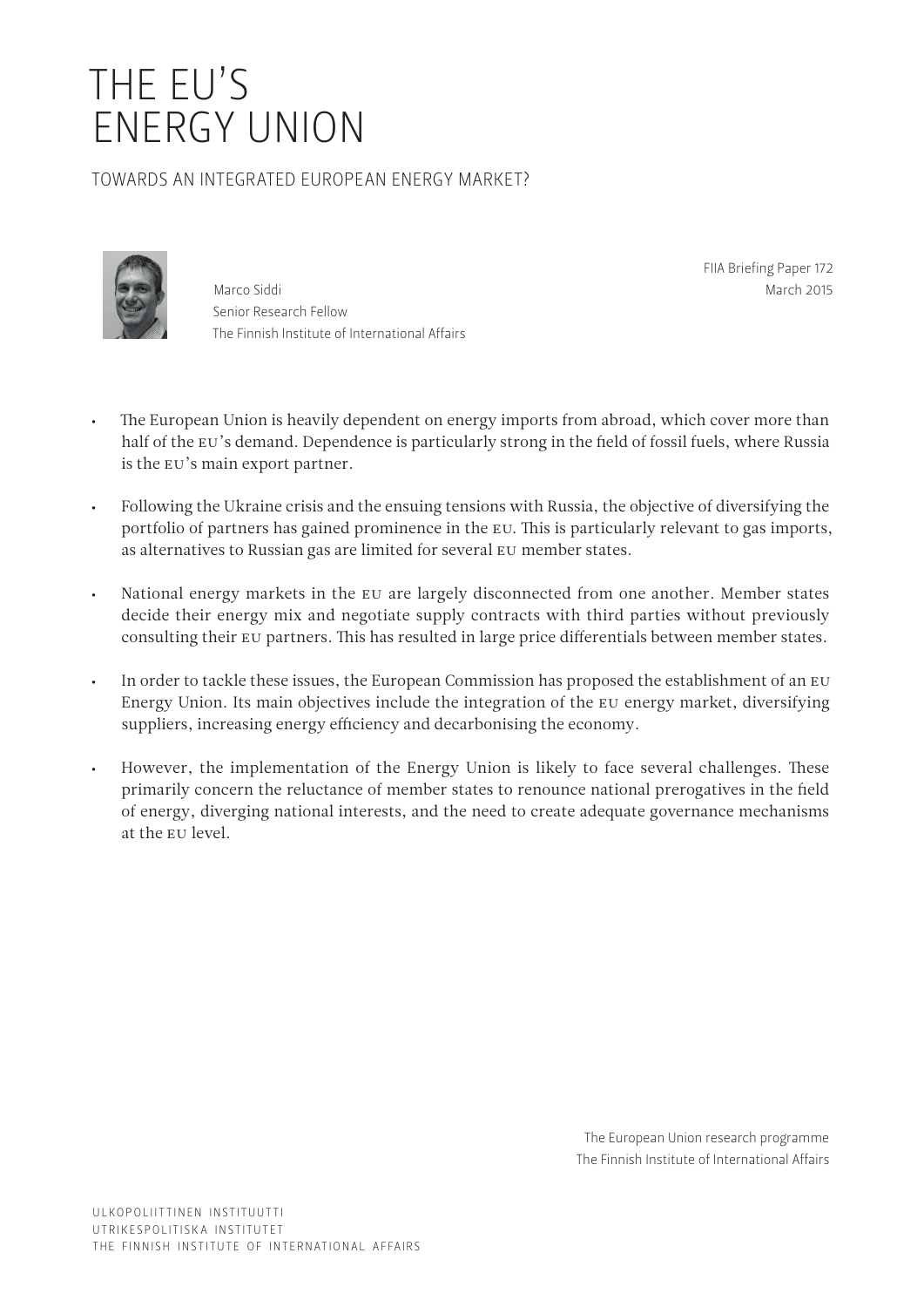In February 2015, the European Commission unveiled its blueprint for an EU Energy Union, one of the most widely discussed projects of the Juncker Commission's first months in office.<sup>1</sup> The Commission's "Energy Union package" is a strategic document that should pave the way for the creation of an integrated European energy market, where member states cooperate to strengthen their energy security, decarbonise their economy and reduce waste in energy consumption. Making the EU's energy sector more climate-friendly and decreasing its reliance on external energy suppliers are the overarching objectives of the Energy Union.

The Energy Union package reiterates some of the long-standing objectives of EU energy policy, notably the integration of the internal energy market and strengthening the security of energy supplies from abroad. However, it also includes new elements, particularly the focus on innovation and the technological upgrading of energy systems.

The proposal to create an EU Energy Union was first made by the then Polish prime minister (and now president of the European Council) Donald Tusk in April 2014. Tusk's proposal put particular emphasis on the exploitation of domestic fossil fuels (coal, oil and gas) and the creation of a joint European gas purchasing authority. This, he argued, would prevent "Russia's energy stranglehold" on Europe.2 In the ten months that followed, however, the European Commission largely reframed and developed Tusk's initial proposal.

Tusk's call was a response to Russia's annexation of the Crimean peninsula and its destabilisation of Ukraine, which put the EU on a confrontational path with Moscow, a key fossil fuel supplier for the Union. The Commission's Energy Union package reflects concerns about excessive reliance on Russia as an energy provider. However, its rationale and objectives are much broader. The EU's climate goals and the idea of sustainable economic development profoundly influenced the philosophy of the package. The Energy Union package outlines five broad and interrelated objectives: increasing energy

security, solidarity and trust; creating a fully integrated European energy market; improving energy efficiency while contributing to the moderation of demand; decarbonising the economy; and supporting research, innovation and competitiveness.

In order to implement the Energy Union, the EU will have to create adequate governance mechanisms, and address different national priorities and potential conflicts between the Commission and member states. Limited funding and the lack of ambition of the EU's renewable and energy efficiency targets pose considerable obstacles, too.

#### Ukraine crisis: risks of energy reliance on Russia exposed

The European Union is heavily dependent on the import of energy from abroad. In 2013, the EU member states produced less than half of the energy they consumed. EU energy production has declined by 15% since 2004, particularly due to the drop in energy generation from declining domestic fossil fuel resources. On the other hand, the EU's import dependence increased from 46% to 53% between 2000 and 2013.3 Dependence on energy imports is particularly high in some member states, such as Italy, Ireland (over 80% of total energy consumption), Germany, Spain and Austria (between 60% and 80%).4

As Vice-President of the European Commission Maroš Šefčovič highlighted at the Energy Union conference in Riga in February 2015, the EU spends 3.2% of its gross domestic product on energy imports, namely over 1 billion euros per day. At the moment, wholesale electricity prices in the EU are 30% higher than in the US. Šefčovič, who is in charge of the EU's Energy Union, has argued that the EU could reduce costs and dependence from abroad by building a single internal energy market, increasing energy efficiency and differentiating its suppliers. The question of differentiating suppliers

<sup>1</sup> See<http://ec.europa.eu/priorities/energy-union/>for the Commission's communication on the Energy Union.

<sup>2</sup> Donald Tusk, "A united Europe can end Russia's energy stranglehold", *Financial Times*, 21 April 2014.

<sup>3</sup> Eurostat, Energy Statistics – supply, transformation and consumption, simplified energy balances – annual data, accessed on 24 February 2015.

<sup>4</sup> In Finland, import dependence stood at 51% on average between 2008 and 2012; see "Member States' energy dependence: an indicator-based assessment", European Commission, Occasional Paper 196, June 2014, p. 6.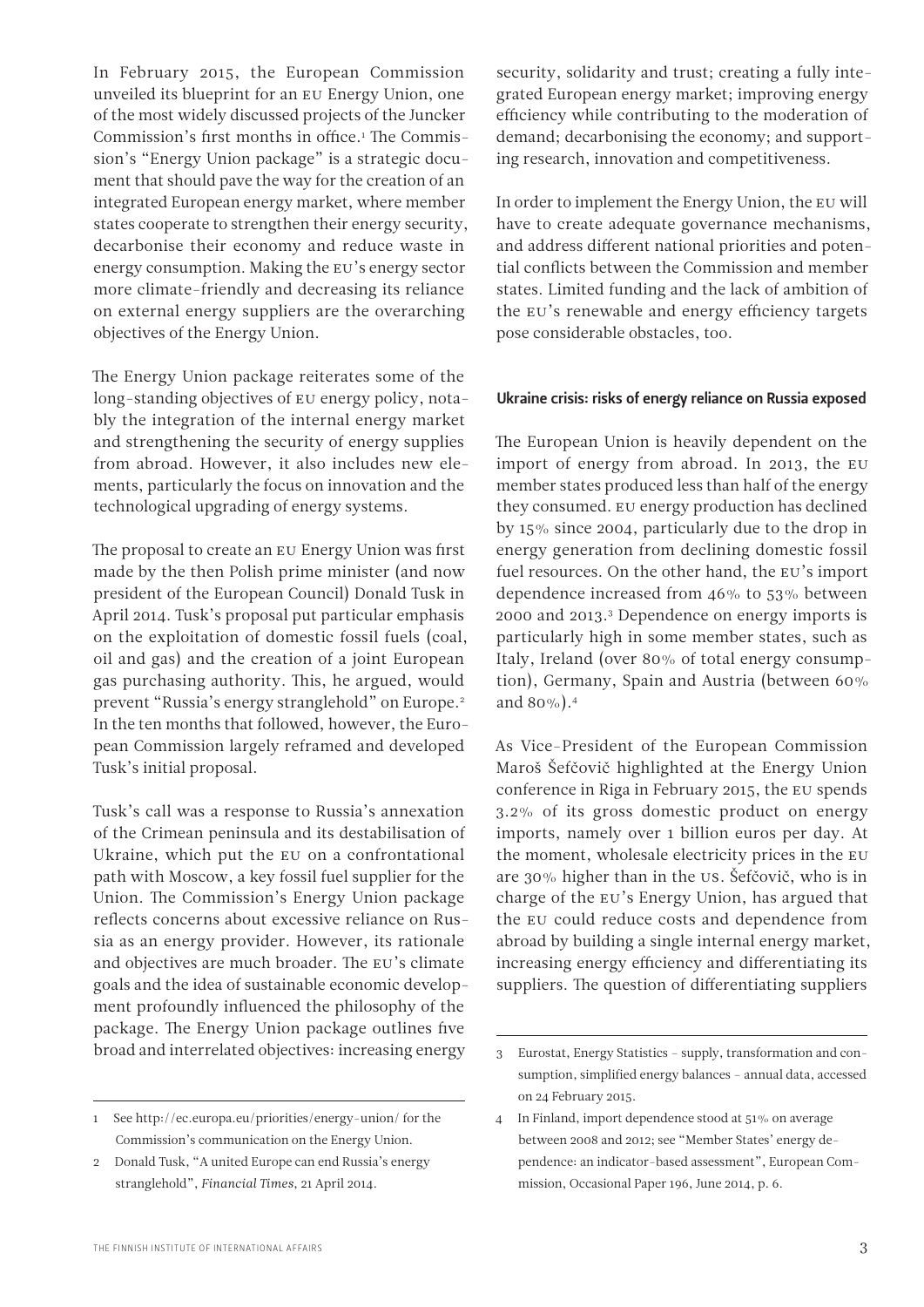became particularly relevant at the onset of the Ukraine crisis and the ensuing standoff between the European Union and Russia. Russia is the main supplier of fossil fuels to the EU, providing 34% of the oil, 32% of the gas and 26% of the coal imported by the Union (as of 2012).<sup>5</sup>

Due to the difficulties and costs of importing gas from further regions of the world, dependence on Russian gas is the most sensitive issue. Some member states are more reliant on Russian gas than others: Germany and Italy are the main importers in terms of volumes, whereas for six member states (Finland, the Baltic states, Bulgaria and Slovakia) Russia is the only supplier. Some member states, notably those in East-Central Europe, have little or no backups for Russian gas in the sectors where it is used (i.e. household heating).

From the EU's perspective, excessive reliance on Russian gas is a problem for both economic and political reasons. Russia has sold gas to EU member states at different prices (often imposing higher prices on politically hostile countries), which hinders the creation of an integrated European energy market.

Moreover, Russian gas supplies to the EU may become subject to disruptions due to the crisis between Russia and Ukraine. Around 50% of Russian gas exports to the EU reach the Union via Ukraine. In 2006 and 2009, disagreements between Moscow and Kiev over the price of Russian gas sold to Ukraine resulted in disruptions of the flow of gas towards European markets.

The EU has mediated an agreement between Russia and Ukraine to secure the regular flow of gas during the winter of 2014–2015. However, the current agreement will expire during spring 2015 and, given the extremely tense relationship between Moscow and Kiev, disruptions are possible the following winter.

Uncertainty over the future of supplies heightened following Russia's announcement that it will no longer channel gas through Ukraine in the future, but will rely on Turkey as a transit country instead. The necessary infrastructure for the announced

transport route is not available yet and its construction would require both time and large sums of money.

#### The EU's 2030 framework and the "green face" of the Energy Union

Besides being a response to the EU's energy dependence from abroad, the Energy Union is an attempt to address climate policy needs. In October 2014, EU leaders agreed to set targets to reduce greenhouse gas emissions and enhance the production of energy from renewable sources. The targets include a 40% binding reduction in greenhouse gas emissions (compared to 1990 levels), boosting the share of renewables to at least 27% of total energy consumption and increasing energy efficiency by 27%. These goals are to be achieved by 2030.

The targets build on the so-called "20-20-20" goals already agreed for 2020, which encompass a 20% reduction in greenhouse gas emissions and raising the share of renewables to 20%. In addition, they form the basis of the EU's negotiating position at the upcoming United Nations Framework Convention on Climate Change in Paris in December 2015, where global goals to reduce greenhouse gas emissions should be agreed.<sup>6</sup>

The 2020 and 2030 targets should contribute to making the EU less dependent on energy imports: as the consumption of fossil fuels is reduced to limit greenhouse gas emissions, the Union's reliance on imports of these raw materials will likewise be reduced. In this respect, the climate and energy goals and the Energy Union are two steps in the same direction. Indeed, the Energy Union could complement and strengthen the EU's climate policy if its governance bodies strengthen the governance of the Union's climate and energy policy as a whole.

In particular, governance mechanisms that supervise the implementation of the 27% renewables target at national level are highly desirable, as the target is only binding at the EU level. The same

<sup>5</sup> Eurostat, Main origin of primary energy imports, EU-28.

<sup>6</sup> On climate negotiations in the UN, see also Antto Vihma, "How to reform the UN climate negotiations? Perspectives from the past, present and neighbour negotiations", *FIIA Working Paper 82*, October 2014.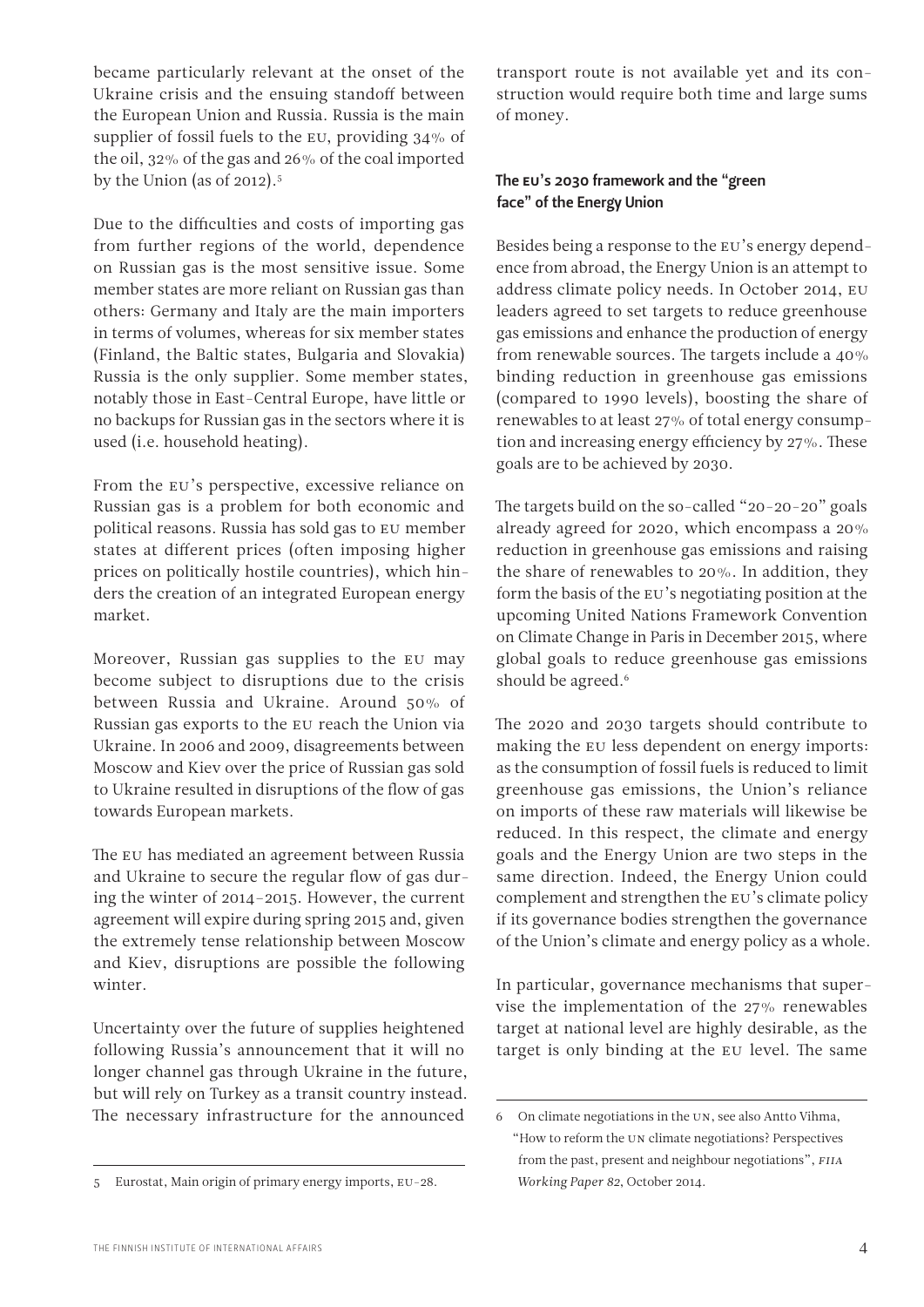applies to the efficiency target, which is not binding at all and could be circumvented by some member states.

#### Energy security in the (gas) pipeline

Increasing energy security is a cornerstone of the Energy Union. According to the Commission's communication on the Energy Union, this will be achieved through the construction of new pipelines carrying gas from Central Asia to Europe (the Southern gas corridor) and the creation of liquefied natural gas (LNG) hubs in East-Central Europe and the Mediterranean.

This would diminish Russia's role in the portfolio of EU gas providers. However, it would not reduce EU energy dependence on authoritarian regimes, as gas for the Southern corridor would be predominantly bought in Azerbaijan and, potentially, Turkmenistan. Additional reliance on LNG would not be unproblematic either, due to the cost and environmental impact of transportation and regasification of liquefied gas from distant countries such as the US and Qatar. The new infrastructure would be complemented by new gas storage sites and the possibility of using "reverse flows", namely channelling the gas wherever it is needed in the EU market and beyond. In 2014, for instance, the EU used reverse flows to supply Ukraine with gas, following Russia's decision to suspend deliveries to Kiev.

The Energy Union package recommended that member states should be able to rely on their neighbours in gas supply crises. However, it did not include a plan for joint gas purchasing, which was a key element of Tusk's initial proposal. This was largely due to the stance of some member states, such as Germany, which highlighted how joint purchasing would run counter to the liberalisation of gas markets. The package only stated that the Commission would assess voluntary demand aggregation mechanisms for gas purchasing in crisis situations or for member states depending on a single supplier. Some experts argue that East-Central European and Balkan countries could set up joint gas purchasing.7

However, even leaving aside technical difficulties, it is uncertain whether such a regional mechanism would be sufficient to extract cheaper prices from Russia.

Furthermore, the Commission asked to be informed about intergovernmental agreements (IGAs) on gas supplies with third countries from an early stage of the negotiations, so that it could review them and make sure they comply with EU rules and goals. This request follows a dispute between the Commission and six member states that signed IGAs with Russia for the construction of the South Stream pipeline, which would have shipped Russian gas to South Eastern and Central Europe. In December 2013, the Commission declared that the IGAs had breached EU law, and the construction of the pipeline was later stopped due to the Ukraine crisis.

The package only briefly mentioned the controversial question of shale gas and oil exploitation in Europe. It argued that it could contribute to decreasing import dependency for states that choose to invest in it, after having adequately assessed public acceptance and environmental risks. Due to its ecological risks (most notably the pollution and depletion of water sources), environmental organisations have harshly criticised shale gas extraction, and some member states (such as France and the Netherlands) have banned it.

While differentiating suppliers will reduce overreliance on single countries, building an internal energy market will even out domestic prices and provide further supply security. In order to achieve this, the Energy Union package has set a minimum interconnection target of 10% to be met by 2020. This means that all member states would have to be able to transfer at least 10% of their installed electricity production capacity to their EU neighbours. The Commission has produced a separate Communication outlining how this target can be achieved, thereby confirming that it is an immediate priority. Linking the remaining energy islands – notably the Baltic republics and the Iberian peninsula – to the main electricity and gas network is considered particularly urgent.

The question of governance has also been addressed. Establishing adequate governance mechanisms is essential for the implementation of the Energy Union. The Commission has recommended the full

<sup>7</sup> Fabio Genoese et al., "Energy Union: Can Europe learn from Japan's joint gas purchasing?", *CEPS Commentary*, December 2014, pp. 1–2.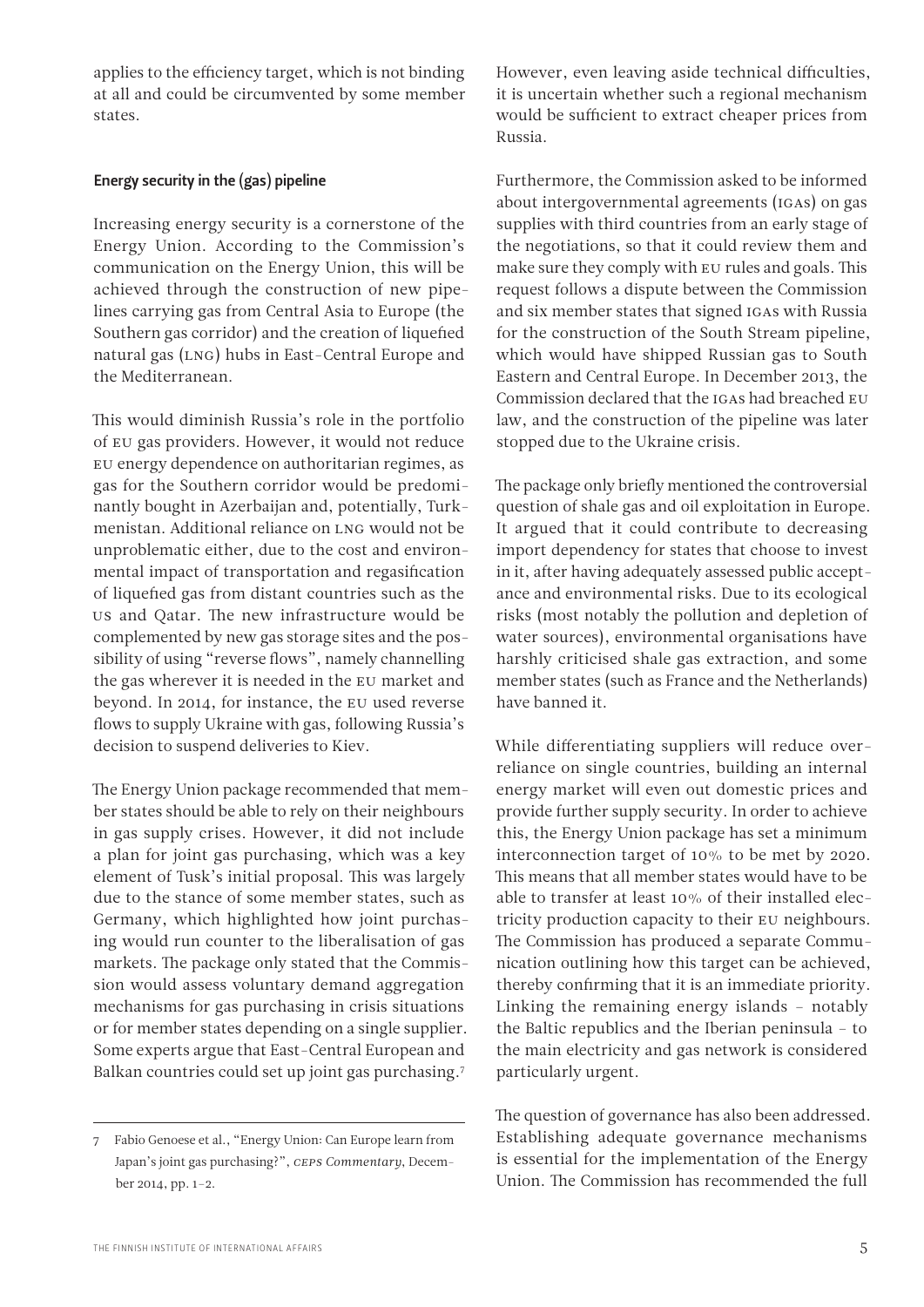implementation of the 3rd Internal Energy Market package, a set of rules liberalising the sector (such as unbundling energy production from distribution).

Most importantly, the Commission has advocated the strengthening of the Agency for Cooperation of Energy Regulators (ACER) in order to enable it to oversee the development of the internal energy market. Until now, ACER has focused primarily on assisting national energy regulators, but the Commission seems to be planning to transform it into the main governing body of the Energy Union. If this is indeed the Commission's intention, member states' acceptance of the new role of ACER will be essential for its successful functioning.

#### Leader in energy efficiency, renewables and innovation?

The Commission's communication defines energy efficiency as "an energy source in its own right". It identifies the transport and building sectors among the most critical ones. 75% of the European housing stock is energy inefficient. As the majority of EU gas imports are used for the heating and cooling of buildings, improving their energy efficiency would reduce both costs and dependence on external gas suppliers.

As for the transport sector, 94% of transport relies on oil products, of which 90% are imported. As the Commission noted, making the sector more efficient and decarbonising it – particularly through the electrification of road and rail transport – would help break the oil dependence. However, the target of increasing energy efficiency by 27% in the 2030 climate and energy framework is not binding, hence member states will have little additional incentive to address the issue.

By contrast, the fourth goal of the Energy Union, decarbonising the economy, is likely to meet with at least some success, as member states have agreed to a binding 40% reduction in greenhouse gas emissions by 2030. Reforming the Emissions Trading System (ETS), which regulates the EU carbon emissions market, would assist the EU in meeting the target and in developing renewable energy.

In particular, the cap of allowed carbon emissions should be adjusted to the 40% target. This would have an impact on the price of emissions and provide incentives to invest in renewables and green technologies. At the moment, the carbon price in the ETS is very low due mostly to an oversupply of emissions permits, which was caused by an overestimation of future emissions when the ETS was set up in 2005.

It is important that the Commission presented – as part of the Energy Union package – a communication on preparing for the climate change negotiations in Paris in December 2015. It is essential that the EU arrives at the conference with a single position and a strong, coherent delegation. This would allow it to negotiate on a par with the US and China and to profile itself as a leader in climate change policy.

The Energy Union package also states that the EU should become "number one in renewables". However, besides arguing that energy markets and grids have to be adapted and fit for renewables, it does not add much substance to the debate on how this should be achieved. It simply recalls the 27% target of the 2030 framework, without addressing either the uneasy question of its implementation at the national level or the fact that the target itself is modest and should be revised upwards.<sup>8</sup>

Research and innovation in renewable technologies, energy storage, smart grids and sustainable transport are essential in order to decarbonise the economy and achieve EU climate goals. The Energy Union package stresses this in its fifth dimension. However, this section includes some ambiguity that could be exploited by member states that are reluctant to decarbonise their economies and invest in renewables.

In particular, the package argues that the EU should invest in "clean fossil fuels", a contradictory statement: burning fossil fuels pollutes by definition (one can only argue that some pollute less than others, but none are "clean"). Furthermore, the Commission emphasised carbon capture and storage (CCS), a technology that allows carbon emissions to be captured and stored before they spread in

<sup>8</sup> According to the Commission's impact assessment, a share of 27% of renewables in energy production is the minimum to achieve a 40% reduction in greenhouse emissions. Cf. Georg Zachmann, "Elements of Europe's Energy Union", *Bruegel Policy Brief*, September 2014, p. 3.